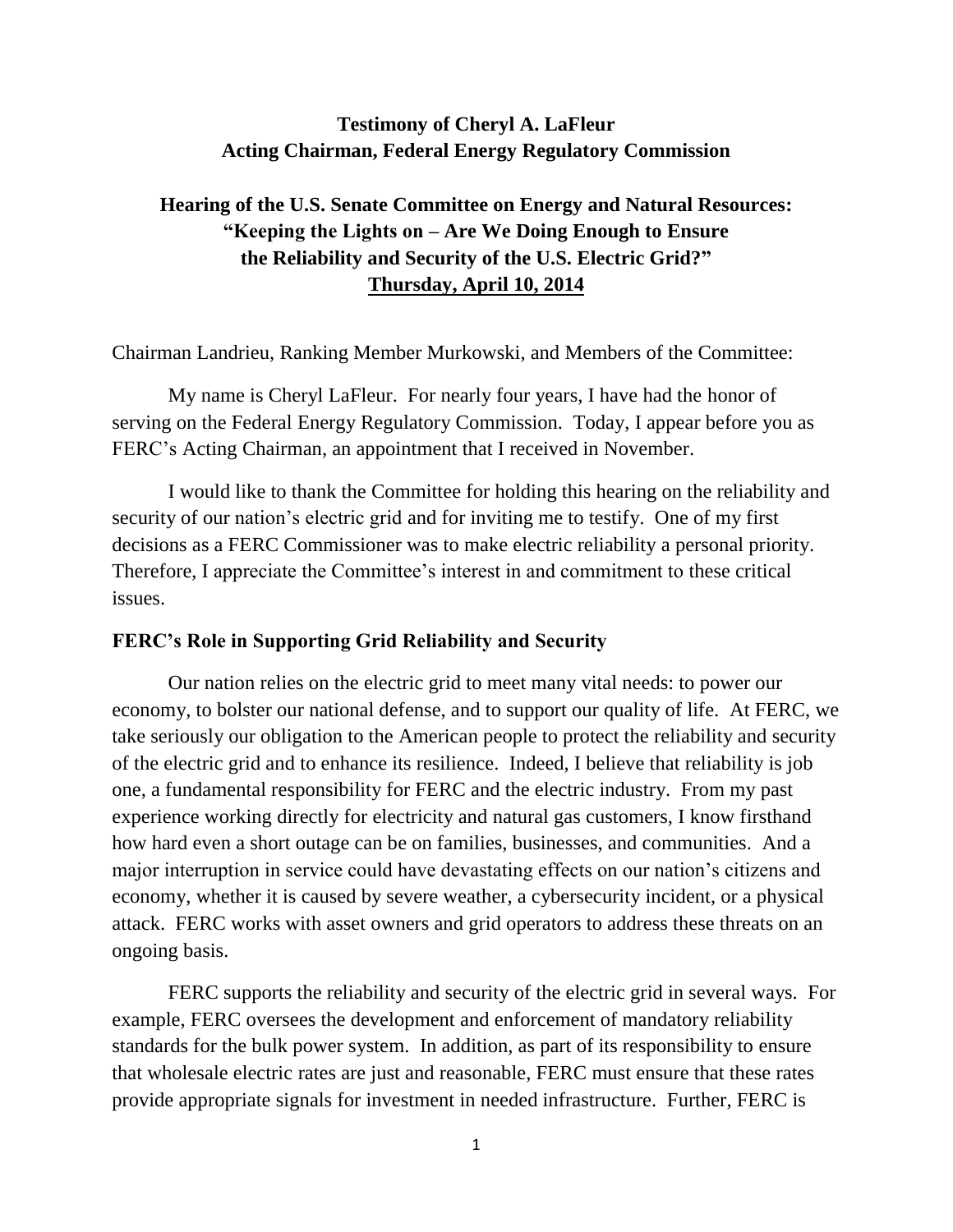responsible for authorizing the construction of certain energy infrastructure, such as interstate natural gas pipelines, liquefied natural gas terminals, and non-federal hydropower generation. The timely development of needed energy infrastructure supports the reliability of the electric grid. Finally, experts from FERC work with representatives of other federal and state agencies and the electric industry to help identify and address threats to energy infrastructure security.

I would like to briefly discuss the process for establishing mandatory reliability standards and the continuing evolution of the relationship among the parties involved. Section 215 of the Federal Power Act, which Congress enacted as part of the Energy Policy Act of 2005, directs FERC to work with an independent Electric Reliability Organization (ERO) to develop reliability standards for the bulk power system. In 2006, FERC certified the North American Electric Reliability Corporation (NERC) as the ERO. NERC develops reliability standards pursuant to an open and inclusive stakeholder process and then submits those standards to FERC for consideration. FERC may either approve a proposed standard, or, if it identifies any deficiencies, remand the proposed standard to NERC for further consideration. Section 215 also authorizes FERC to identify gaps in reliability that require new standards or modifications to existing standards and to direct the ERO to address those gaps, but it does not authorize FERC to write or modify the standards.

Section 215 transformed the relationship among FERC, NERC, and the electric industry with respect to reliability. It marked the end of a system under which a group of reliability councils loosely structured under NERC developed reliability standards, with which the industry complied on a voluntary basis. Section 215 inaugurated a hybrid system that retained the industry development of standards through NERC, but subjected those standards to FERC approval and enforcement.

Now eight years since enactment of section 215, the transition to the paradigm that it established has gone well in many respects. There certainly have been growing pains related to the overall level of demands on the system**,** the volume of work**,** and disagreements among the industry, NERC, and FERC in some areas. However, FERC and NERC continue to build a strong relationship. We work closely with NERC CEO Gerry Cauley, his team, and the Regional Entities to advance grid reliability, security, and resiliency. This collaboration also includes many stakeholders, such as individual utilities; industry trade associations like the Edison Electric Institute, the National Rural Electric Cooperative Association, and the American Public Power Association, represented here by its President and CEO Sue Kelly; and the National Association of Regulatory Utility Commissioners, here by its president, Collette Honorable. I believe it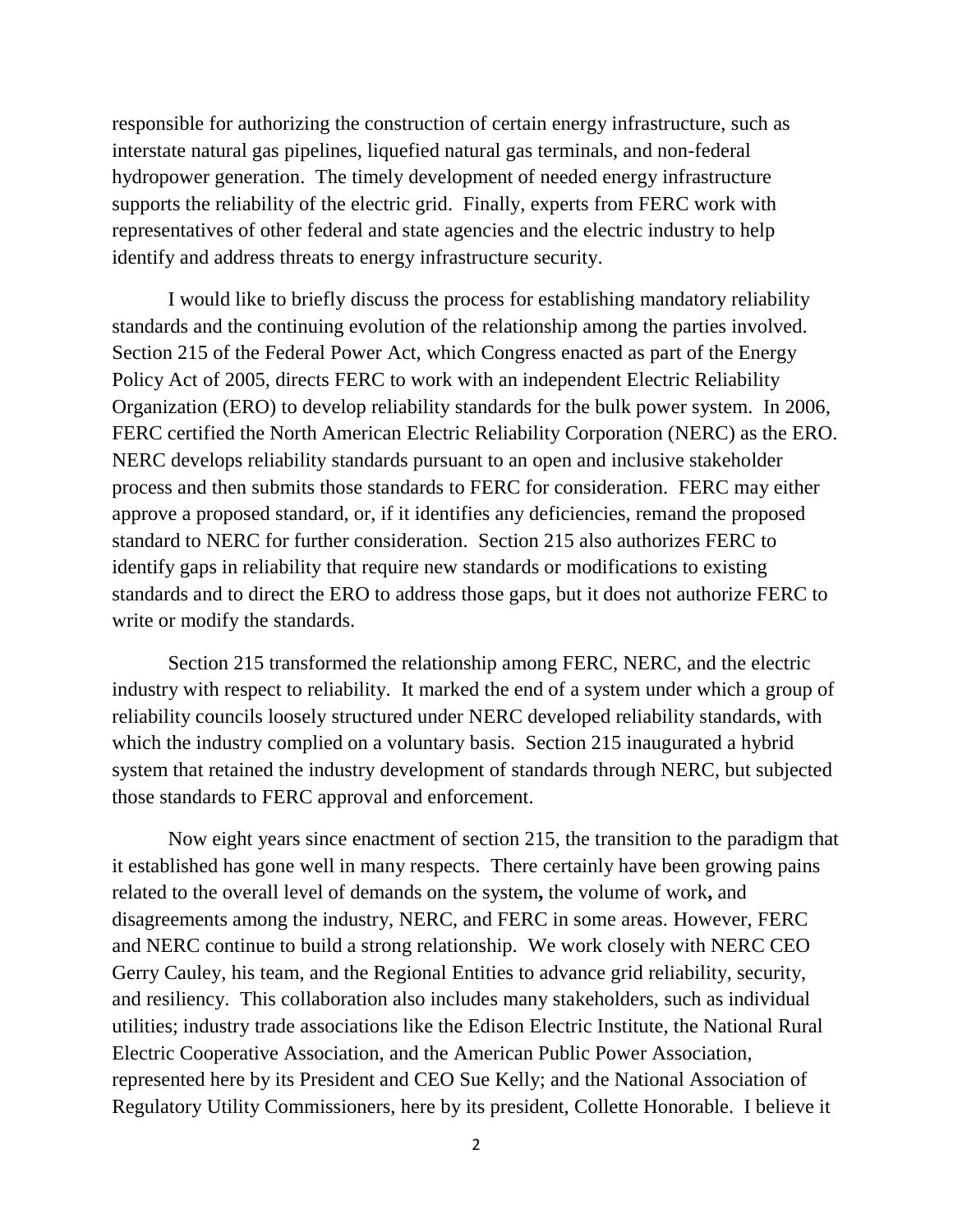is important to recognize that, despite the unique nature and relative newness of the process established in the Energy Policy Act of 2005, FERC, NERC, and the industry have put in place for the first time foundational reliability standards that are robust, mandatory, and enforceable.

Overseeing reliability standards for the grid requires that FERC pay attention to the day-to-day, nuts-and-bolts activities necessary to keep the lights on, like tree trimming and relay setting coordination, while also staying abreast of emerging issues. Threats in the former category, including severe weather, are more familiar, and responses are relatively well understood. Threats in the latter category are new and evolving, or at least our understanding of them is evolving over time.

I believe that FERC is making progress on both of these fronts. With respect to nuts-and-bolts issues, FERC has issued orders over the last three-and-a-half years on new or modified reliability standards for tree trimming, frequency response, reliability planning criteria, and protection system maintenance and testing, among other areas. Going forward, the challenge with respect to these and similar day-to-day issues is to improve on the progress that FERC and NERC have made in setting priorities, developing and implementing reliability standards, mitigating violations, and disseminating lessons learned.

We face different challenges with respect to emerging issues, like cybersecurity and geomagnetic disturbances. When it comes to threats like these, we do not have the benefit of decades of experience at our backs; instead, we are in the position of developing meaningful, cost-effective regulation in an environment of rapid change and imperfect knowledge. We must avoid both the temptation to defer action until we have absolute certainty and the pitfall of promulgating specific rules that rapidly become obsolete. In this regard, I believe that FERC thus far has struck a good balance, as illustrated in part by our recent rulemakings on geomagnetic disturbances and cybersecurity.

#### **Cyber Threats to the Grid**

Congress referred specifically to cybersecurity when it enacted section 215 of the Federal Power Act to make electric reliability a core part of FERC's mission. Pursuant to that authority, FERC in November 2013 substantially approved Version 5 of the Critical Infrastructure Protection (CIP) standards. Under the Version 5 standards, all bulk electric system cyber assets, for the first time, will be required to receive some level of protection, commensurate with their impact on the grid. This advancement, combined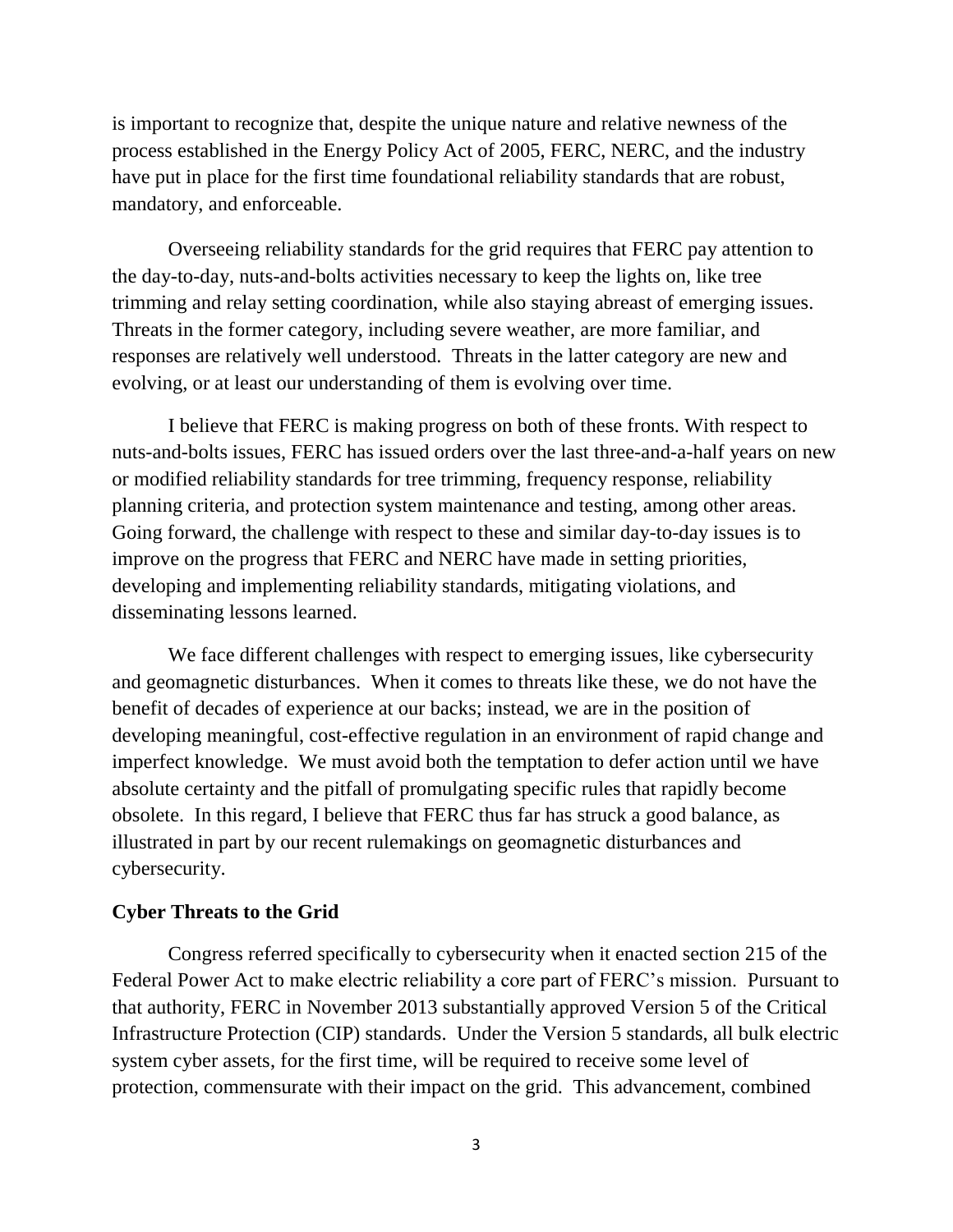with several new cyber security controls developed by NERC, established the most comprehensive cyber protections yet approved by FERC.

FERC also directed two important modifications to the Version 5 standards. First, FERC directed removal of language that requires certain CIP requirements to be implemented in a manner that "identifies, assesses, and corrects" deficiencies. Commenters disagreed over the obligations imposed by this language, highlighting its inherent ambiguity and underscoring FERC's previously stated concerns about its enforceability and consistent application across regions. While I strongly support NERC's effort to reform its enforcement process, enforcement considerations should not cause the standards themselves to be ambiguous. Second, FERC directed NERC to develop objective criteria against which NERC and FERC can evaluate the sufficiency of entities' protections for low impact assets. Of course, by definition, low impact facilities do not pose as great a risk to the bulk electric system as high or medium impact facilities. However, the lack of clear standards against which NERC and FERC can evaluate entities' protections for low impact facilities would undermine one of the most important improvements in the Version 5 Standards: the requirement that all bulk electric system cyber assets receive a defined level of protection commensurate with their impact on the system. I believe that the Version 5 standards, and the further changes that FERC directed, are a significant step forward for cybersecurity.

However, because cyber threats are fast-changing, established standards are not enough. We must also engage other government agencies and asset owners and operators to communicate threats, share our expertise, and disseminate lessons learned. President Obama in his February 2013 Executive Order on cybersecurity called on independent agencies like FERC to engage voluntarily in the executive branch's efforts to improve the cybersecurity of the nation's critical infrastructure. FERC has been an early and sustained voluntary participant in this process. Through our Office of Energy Infrastructure and Security, we have worked with the Department of Homeland Security (DHS), the Department of Energy (DOE), the Federal Bureau of Investigations (FBI), and others to help support key initiatives under the Executive Order. Our participation has included coordinating with our Federal partners to provide information sessions (including classified briefings) on threats to asset owners and operators; actively participating in National Institute of Standards and Technology working groups developing the Cybersecurity Framework; and assisting DHS in identifying critical energy infrastructure.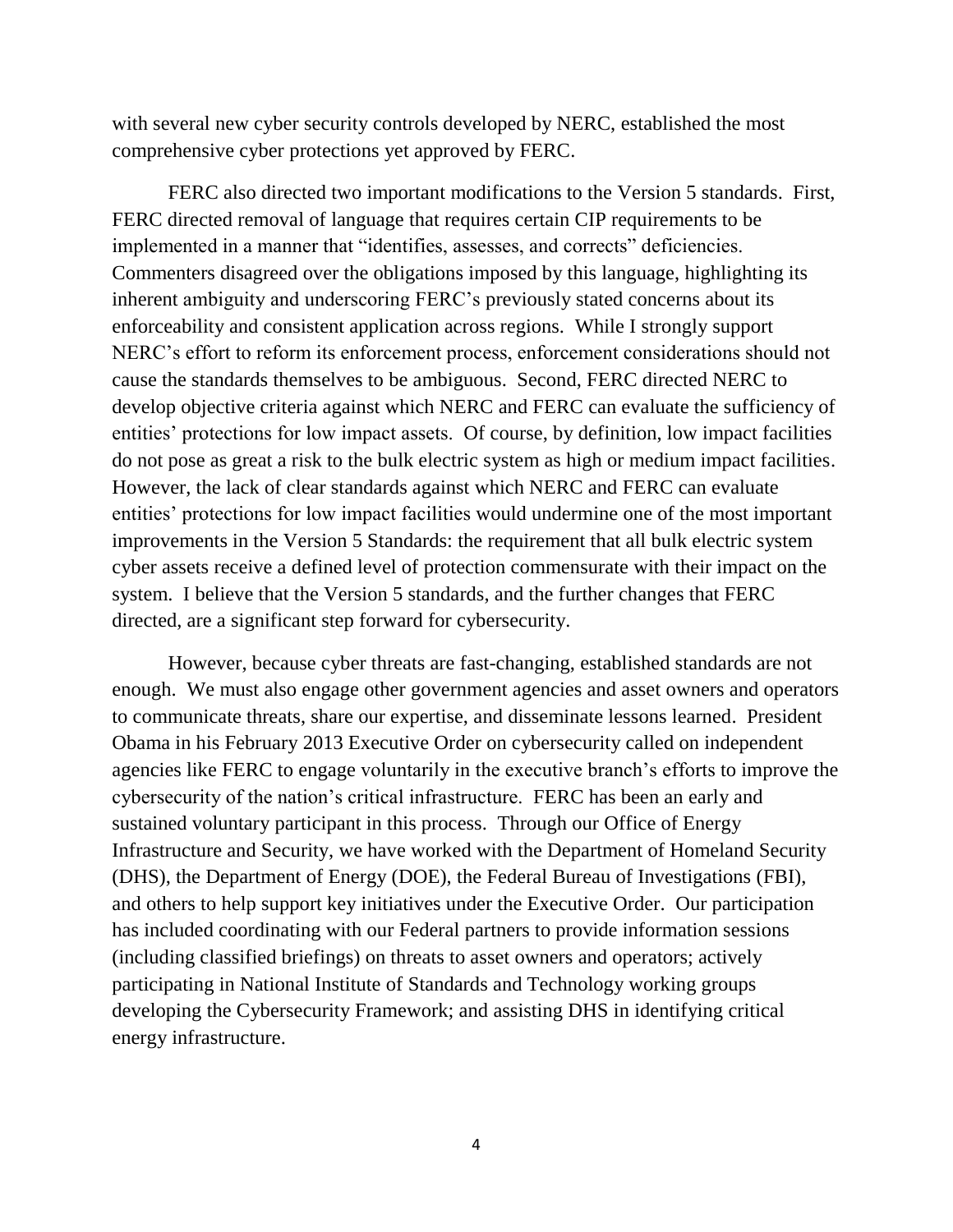#### **Physical Threats to the Grid**

Grid reliability and security also requires protecting the physical security of the assets that make up the grid—protecting them from tampering, vandalism, and sabotage. FERC has long supported the physical security of the electric grid as part of our broader emphasis on strengthening the resilience of our nation's energy infrastructure. Resilience begins with how the system is planned, designed, constructed, and operated, and is informed by how asset owners and grid operators respond to and learn from events. Many of these factors are addressed in detail in the mandatory reliability standards that I described earlier in my testimony. At the same time, no single action or approach is sufficient. Building a resilient grid requires comprehensive and ongoing assessments under a range of conditions, and FERC is dedicated to this work.

An important part of these efforts is the sophisticated grid modeling FERC performs. This modeling, which draws on our subject matter expertise and helps us fulfill our responsibility to support the reliability and security of the grid, identifies key energy infrastructure facilities, taking into account a wide number of assumptions, factors, and possible scenarios.

The topic of physical security has become more prominent since the April 2013 attack on the Metcalf substation in northern California. In the wake of the Metcalf incident, FERC has worked to explain to asset owners and operators around the country the specific facts of the attack and the need for asset owners to increase the physical protection of key facilities. As part of this outreach, we have participated with NERC, DHS, DOE, and the FBI in a 13-city physical security campaign (including a detailed briefing about the Metcalf incident) for utilities, states, and law enforcement agencies in the United States and Canada. We have also provided asset owners and operators with guidance on specific steps that they could take to improve their facilities' physical security, informed by our modeling and drawing on the combined expertise of FERC, relevant Federal agencies, and NERC.

In addition to these ongoing efforts, on March 7, 2014, FERC acted under our statutory authority to oversee reliability standards to direct NERC to develop physical security standards for the grid within 90 days.

FERC required that these physical security standards include at least three steps. First, the standards should require owners and operators of the bulk power system to identify which of their facilities are critical to the reliable operation of the interstate grid. A critical facility is a facility that, if rendered inoperable or damaged, could have a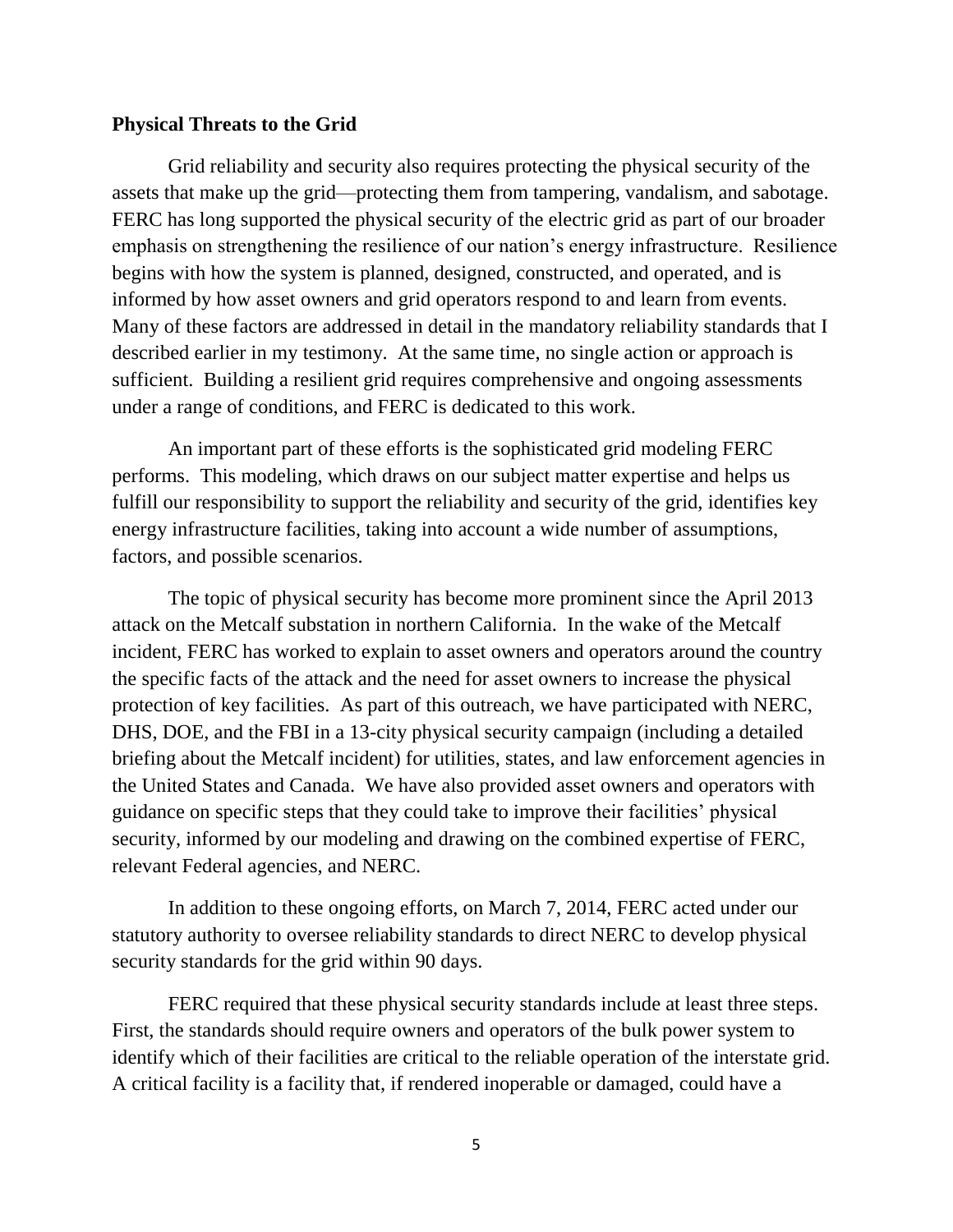critical impact on the operation of the interconnection through instability, uncontrolled separation, or cascading failures on the bulk power system. We acknowledged that the number of facilities that will qualify as critical will be relatively small compared to the number of facilities that comprise the bulk power system, and that not every owner and operator of the grid will have critical facilities. Second, the mandatory reliability standards should require owners and operators of identified critical facilities to evaluate potential threats and vulnerabilities to those facilities. Third, the mandatory reliability standards must require owners and operators of critical facilities to develop and implement plans to protect against attacks to their identified critical facilities.

In directing NERC to develop physical security standards, we recognized that many in the industry already have taken steps to identify critical facilities and to protect those facilities from attack. A mandatory standard will reinforce these efforts and ensure that all owners and operators of the bulk power system take such important steps where appropriate. FERC also recognized that there is not a "one size fits all" approach to physical security. Therefore, we acknowledged that the steps owners and operators should take will vary based on factors such as location of the critical facility, its size, function, existing protections, and attractiveness as a target.

While on the subject of physical threats to the grid, I would like to touch briefly on another aspect of this issue that has received considerable attention in recent weeks.

As I noted earlier, FERC draws on our familiarity with electric system operations to perform sophisticated modeling that helps to identify and address system vulnerabilities. Last month, *The Wall Street Journal* published an article that included some details of such FERC modeling. I stated then, and I continue to believe, that publication of sensitive information about the grid undermines the careful work done by professionals who dedicate their careers to providing the American people with a reliable and secure grid. *The Wall Street Journal* appropriately declined to identify by name particularly critical substations throughout the country. Nonetheless, I view the publication of other sensitive information as highly irresponsible. While there may be value in a general discussion of the steps we take to keep the grid safe, the publication of sensitive material about the grid crosses the line from transparency to irresponsibility, and gives those who would do us harm a roadmap to achieve malicious designs. I appreciate Chairman Landrieu's and Ranking Member Murkowski's recent statements highlighting the importance of protecting this type of information.

Under my predecessor, the modeling discussed in *The Wall Street Journal* was categorized by FERC as Critical Energy Infrastructure Information (CEII), a designation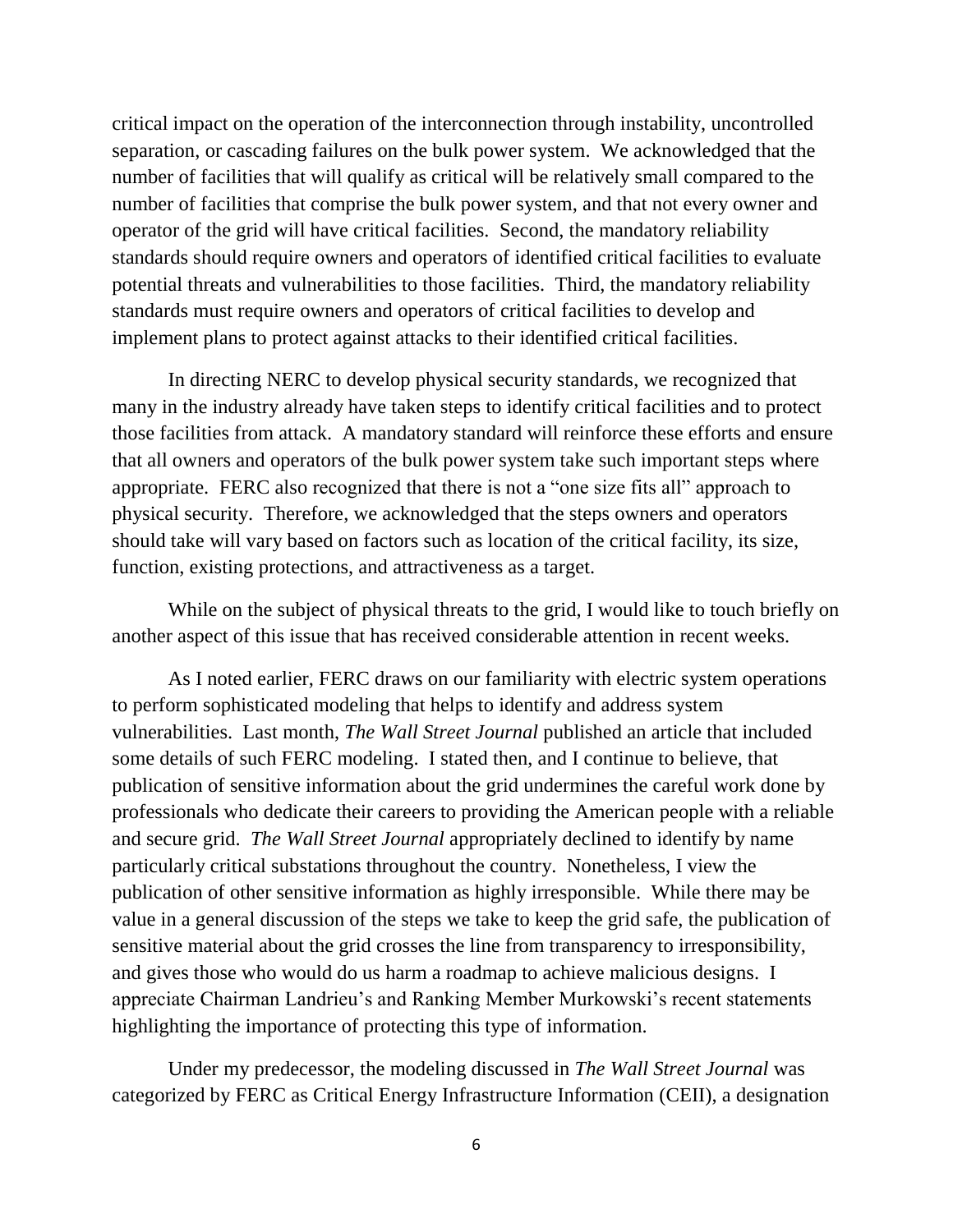set forth in FERC's regulations. My understanding is that, consistent with those regulations, certain aspects of such modeling were shared with the owners and operators of relevant facilities pursuant to non-disclosure agreements. Unfortunately certain details of FERC's modeling have now been disseminated widely through *The Wall Street Journal*. In light of these events, we are working to fully understand what happened and what we can do to improve our internal processes to ensure that no similar disclosure will occur in the future. I have asked the DOE Inspector General to help advise us about how we could improve our processes with respect to information security. I look forward to the Inspector General's report. It is critical that those who deal with FERC are confident that all sensitive information is protected appropriately.

#### **Improving Protection against Cyber and Physical Threats to the Grid**

As discussed above, Congress and the Administration have taken important steps to protect against cyber and physical threats to the grid. I am committed to FERC working closely with our governmental partners to support grid reliability and security to the fullest extent possible under our existing statutory authority.

I have frequently suggested two legislative changes to further enhance cyber and physical security. First, I have asked for a narrowly-focused, FERC-specific Freedom of Information Act (FOIA) exemption for sensitive information concerning physical or cyber threats to, or vulnerabilities of, the bulk power system. The recent decision of the U.S. Court of Appeals for the District of Columbia Circuit in a case involving the International Boundary and Water Commission will be useful in protecting such information pursuant to the "law enforcement" exemption under FOIA. However, the specific contours and reach of the case are not entirely clear. I therefore believe a new FOIA exemption is still needed to definitively eliminate any risk of disclosure that may chill the beneficial exchange of information among FERC, NERC, and the industry.

Second, I have called on Congress to designate a federal department or agency (not necessarily FERC) with clear and direct authority to require actions in the event of an emergency involving a physical or cyber threat to the bulk power system. This authority should include the ability to require action before a physical or cyber national security incident has occurred. However, it is important that any such authority should not impede FERC's existing, above-noted authority under section 215 to approve reliability standards developed by NERC through its current processes.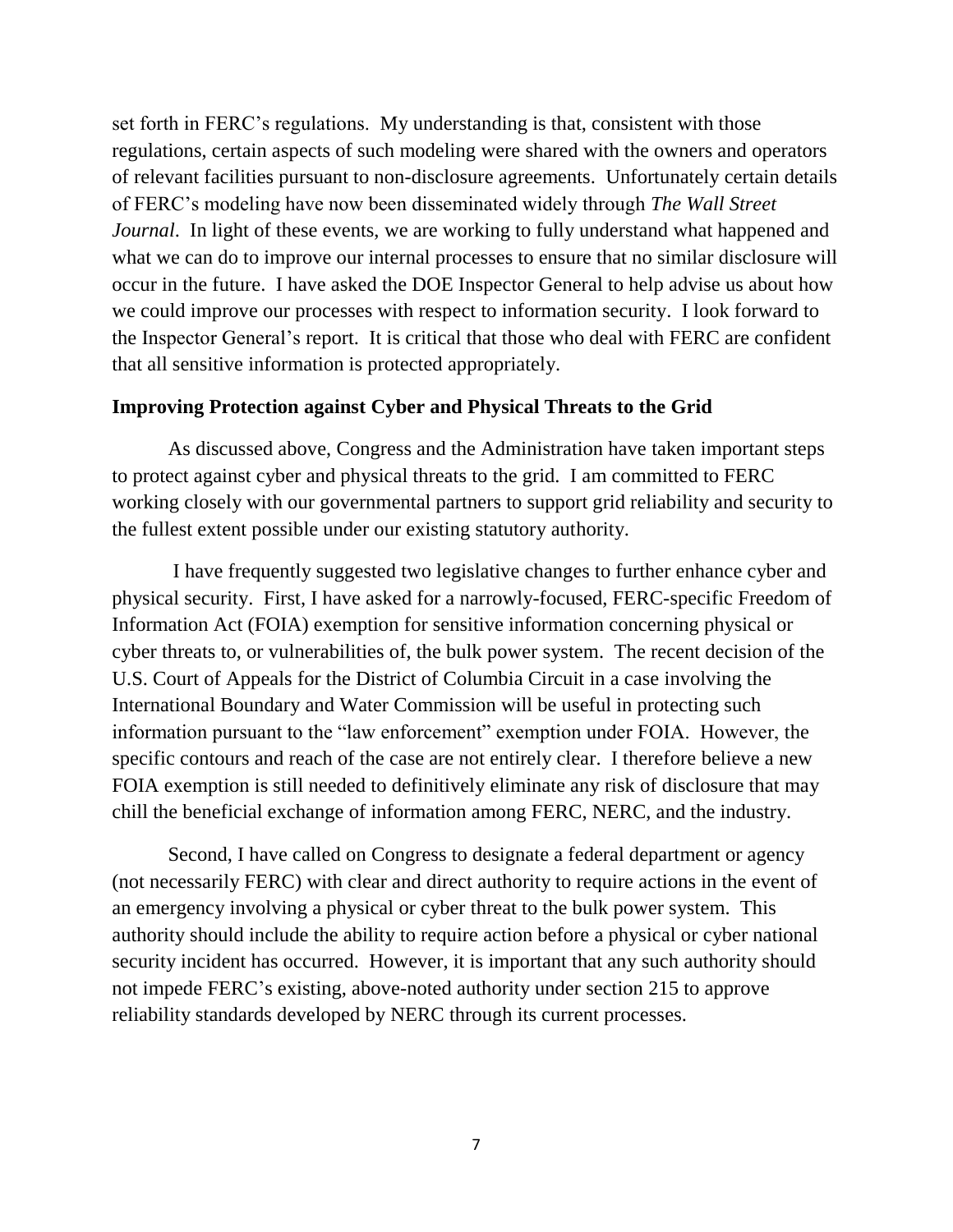#### **Other Challenges to Grid Reliability**

Finally, I would like to comment briefly on other challenges to grid reliability, some of which the second panel at today's hearing will discuss in greater detail.

As the Committee is well aware, our nation is currently undergoing major changes in its power supply and associated infrastructure. There are several drivers of this change. First, our nation is experiencing significant growth in the use of natural gas for electric generation, due primarily to the increased availability and affordability of domestic natural gas, but also to its relative environmental advantages and its role in balancing the growing fleet of variable resources. A second factor driving changes in our power supply is the considerable growth of renewable and demand-side resources, fostered by developments in technology and by policy initiatives at both the state and Federal level. Finally, new environmental regulations are also driving changes in our power supply.

FERC has a role to play in protecting grid reliability as new environmental regulations are developed and implemented. While it is not FERC's responsibility to tell the Environmental Protection Agency (EPA) what regulations to issue under the laws it is responsible for enforcing, FERC can and should help the EPA understand the implications that such regulations may have on electric reliability. For example, in conjunction with the issuance of its Mercury and Air Toxics Standards (MATS) rule, the EPA indicated that it will seek advice on requests for extra time for electric generators to comply with the rule. In May 2012, FERC issued a policy statement outlining how it will advise the EPA on this issue. FERC staff also participates in regular conference calls with EPA, DOE, and the Regional Transmission Organizations (RTOs) and Independent System Operators (ISOs) to discuss their efforts to plan the system to meet future needs, including implementation of EPA rules.

FERC's interaction with the EPA on the MATS rule provides one template for FERC lending its expertise on such matters. Similarly, I believe that it is important for FERC to follow the development of EPA regulations on greenhouse gas emissions, because such regulations and state implementation plans could have significant implications for how the grid is operated in the future.

In addition, because vital decisions in this area will be made at the state level, FERC can and should reach out to our state colleagues on these issues. I have served with Commissioner Moeller, who is testifying on the next panel, as one of FERC's leaders of a Forum on Reliability and the Environment established jointly by FERC and